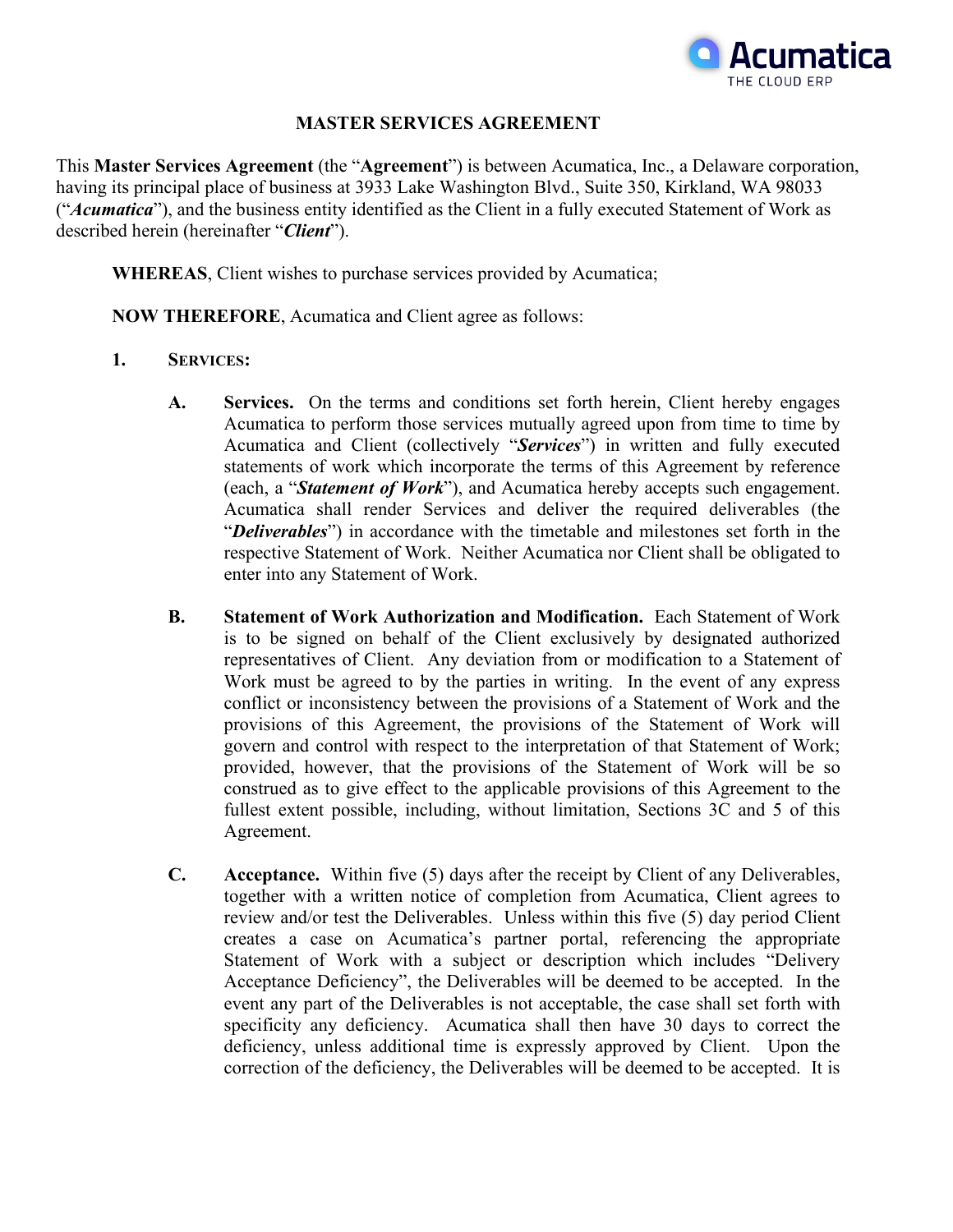agreed that a deficiency is defined as a failure of the Deliverable to conform to written design specifications.

### **2. FEES AND BILLING:**

- **A. Charges for Services.** Client will pay to Acumatica the charges set forth in each Statement of Work. Unless otherwise provided in the Statement of Work, Acumatica agrees not to change its fees during the term of the Statement of Work without the written consent of Client; provided, however, Acumatica may adjust its fees prior to entering into a new Statement of Work.
- **B. Out-of-Pocket Expenses.** Client will also pay Acumatica all reasonable out-ofpocket expenses (including without limitation, travel expenses) incurred by Acumatica in the course of providing Services to Client.
- **C. Payment.** Unless otherwise expressly provided in a Statement of Work with respect to the charges to be paid thereunder, Acumatica will invoice Client for charges on a periodic basis, with each invoice setting forth the charges related to the previous period. Unless otherwise expressly provided in a Statement of Work, any amount due to Acumatica under this Agreement and each Statement of Work shall be payable in full upon receipt of an invoice therefore, without withholding, deduction or offset of any amounts for any purpose. Client shall be responsible for all taxes (including sales taxes) imposed as a result of the Services, excluding only taxes based on the net income of Acumatica. Any amount not paid within thirty (30) days of the date of each invoice shall be subject to an interest charge equal to the lesser of 1.5% monthly or the maximum interest charge permissible under applicable law, payable on demand. Any charges not disputed by Client in good faith within ten (10) days of the receipt of an invoice therefore will be deemed approved and accepted by Client.

# **3. WARRANTIES; WARRANTY DISCLAIMER:**

**A. Acumatica's Warranty.** Acumatica warrants that its personnel shall perform the Services in a manner consistent with generally accepted industry standards and practices. In the event of a breach of the foregoing warranty, Acumatica's sole obligation and Client's exclusive remedy will be to have Acumatica perform again the Services in respect of which the warranty has been breached to bring them into compliance with such warranty. Any claim for breach of the foregoing warranty must be made by notice to Acumatica within 30 days of completion of the Services in respect of which the claim is made or said claim shall be deemed waived. Client acknowledges that software development, custom applications, reports, interfaces, and other technical services are not maintained or supported under Acumatica's annual software maintenance plans. Acumatica does not warrant that a Deliverable will work with future releases, hot fixes or updates to Acumatica's products. As Client's exclusive remedy, Acumatica will at its expense fix bugs or other errors in a Deliverable reported within 30 calendar days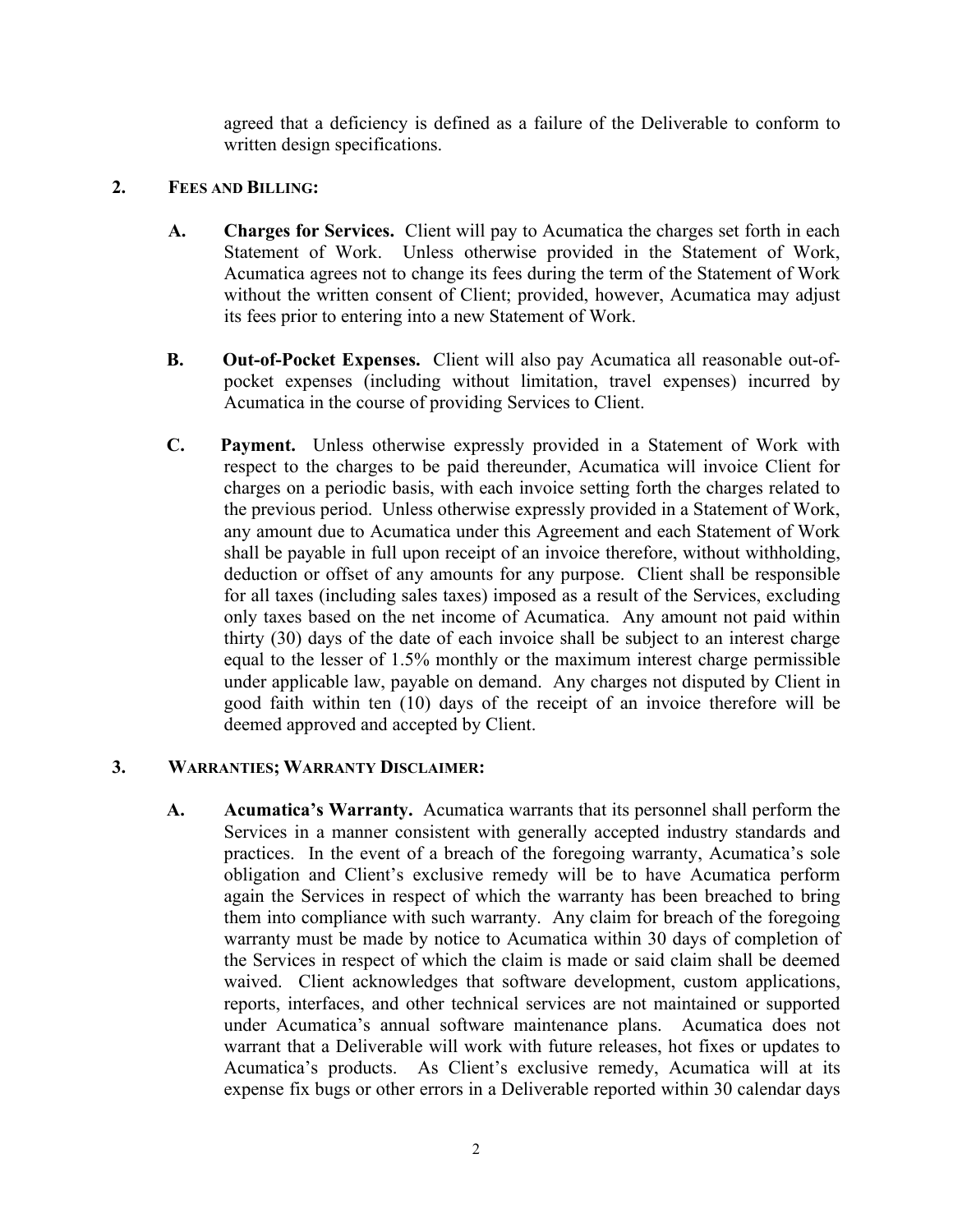after such Deliverable's acceptance. After the 30 day period, Client is solely responsible for the maintenance of the Deliverable unless otherwise expressly provided in a Statement of Work

- **B. Client's Warranties.** For each Statement of Work, Client hereby represents and warrants that (i) with respect to tools, hardware, software and other products provided by Client for use by Acumatica under this Agreement and the Statement of Work, Client has obtained all licenses and permits which are required to be obtained to enable such use by Acumatica; (ii) the information furnished by Client to Acumatica on which Acumatica based the description of the Services and the charges to be paid by Client therefore, as set forth in each Statement of Work, is accurate and complete in all material respects; and (iii) Client has, or will have, the personnel and other resources available, and will provide such personnel and resources, to fulfill Client's obligations set forth in each Statement of Work.
- **C. EXCEPT AS EXPRESSLY PROVIDED IN SECTION 3A, ACUMATICA DOES NOT MAKE ANY WARRANTY, EXPRESS OR IMPLIED, WITH RESPECT TO THE DELIVERABLES OR THE SERVICES RENDERED BY ACUMATICA OR ITS PERSONNEL OR THE RESULTS OBTAINED FROM THEIR WORK PURSUANT TO THIS AGREEMENT OR ANY STATEMENT OF WORK. ANY AND ALL WARRANTIES OF MERCHANTABILITY, FITNESS FOR A PARTICULAR PURPOSE OR ARISING BY USAGE OF TRADE, COURSE OF DEALING OR COURSE OF PERFORMANCE ARE EXPRESSLY DISCLAIMED AND EXCLUDED BY ACUMATICA.**

**CLIENT ACKNOWLEDGES THAT IT IS A SOPHISTICATED PARTY TO THIS AGREEMENT AND RECOGNIZES AND AGREES THAT THESE DISCLAIMERS ARE AN INTEGRAL PART OF ACUMATICA'S PRICING AND AN IMPORTANT FACTOR IN ITS WILLINGNESS TO PERFORM SERVICES HEREUNDER AND PURSUANT TO THE STATEMENTS OF WORK.**

- **4. SUPPORT:**
	- **A. No Obligation of Support.** Except as expressly provided in Section 3A or a Statement of Work, Acumatica shall have no obligation to support or maintain any Deliverable provided pursuant to this Agreement or any Statement of Work.
	- **B. New Versions of Acumatica Products and Maintenance Releases.** Client acknowledges that installation of new versions of Acumatica software and Maintenance Releases may cause Deliverables to no longer function as intended. Client is responsible for testing any new versions of Acumatica software and Maintenance Releases with Deliverables on a separate test system to insure that the Deliverables work properly with the new versions of Acumatica software and Maintenance Releases before installing the new versions and Maintenance Releases on the production server. For purposes of this Agreement,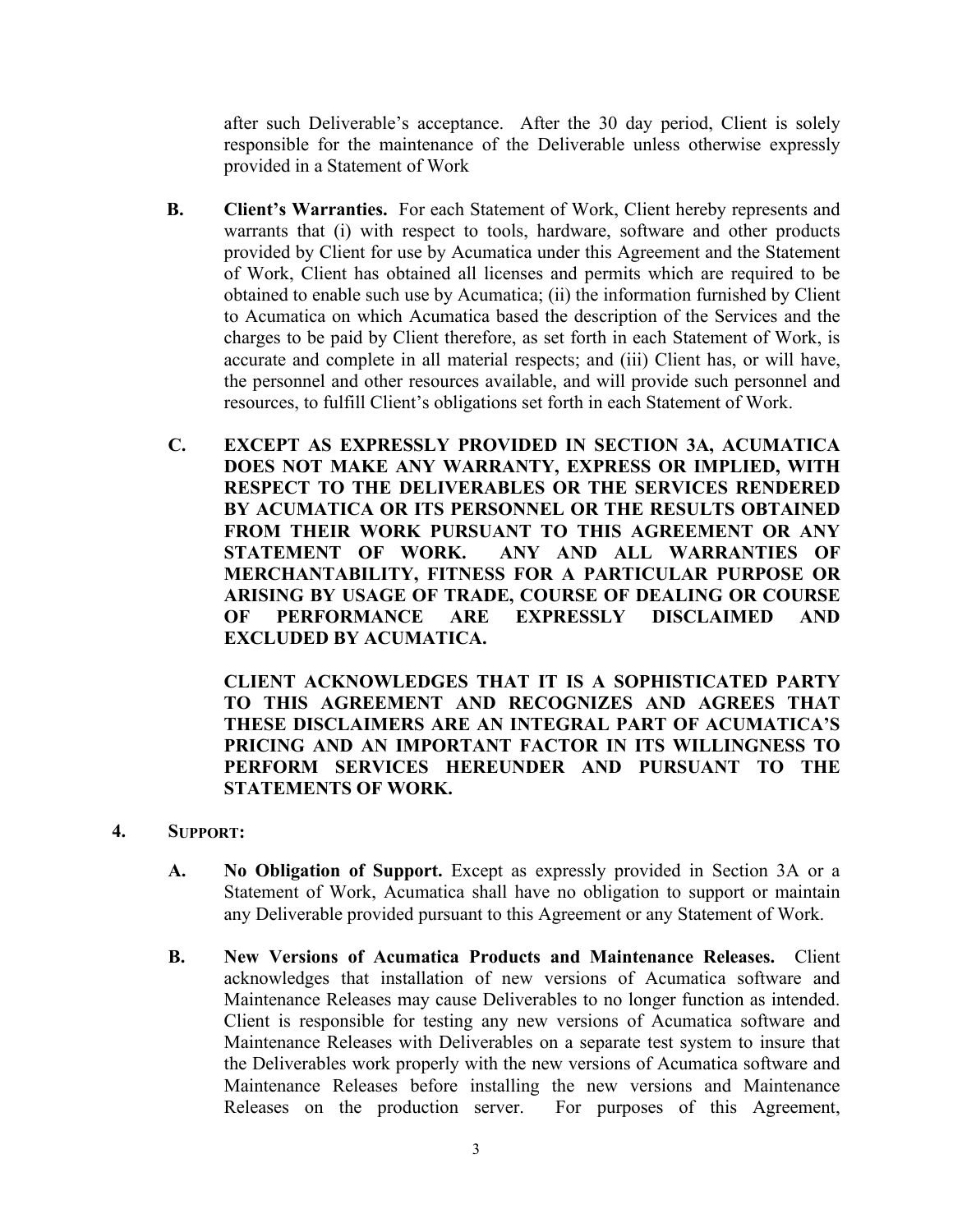"*Maintenance Releases*" shall mean corrections and enhancements to Acumatica software, including hot fixes, patches, workarounds, updates and upgrades

- **5. LIMITATION OF LIABILITY:**
	- **A. Limitation on Consequential Damages, etc.. IN NO EVENT SHALL ACUMATICA BE LIABLE FOR CONSEQUENTIAL, INCIDENTAL, SPECIAL, INDIRECT, OR PUNITIVE DAMAGES (INCLUDING, WITHOUT LIMITATION, LOST PROFITS, BUSINESS INTERRUPTION, OR LOSS OF INFORMATION), REGARDLESS OF WHETHER SUCH DAMAGES ARE BASED ON BREACH OF CONTRACT, TORT (INCLUDING, WITHOUT LIMITATION, NEGLIGENCE), STRICT LIABILITY, BREACH OF WARRANTY, FAILURE OF ESSENTIAL PURPOSE OR OTHERWISE, OR WHETHER IT HAS BEEN ADVISED OF THE POSSIBILITY OF SUCH DAMAGES.**
	- **B. Limitation on Cumulative Liability. UNDER NO CIRCUMSTANCES SHALL ACUMATICA'S AGGREGATE CUMULATIVE LIABILITY HEREUNDER, WHETHER IN CONTRACT, TORT (INCLUDING, WITHOUT LIMITATION, NEGLIGENCE), OR OTHERWISE, EXCEED THE TOTAL AMOUNT OF FEES ACTUALLY PAID TO ACUMATICA UNDER THE STATEMENT OF WORK FROM WHICH THE CLAIM ARISES.**
	- **C. Allocation of Risk. CLIENT ACKNOWLEDGES THAT THE FEES PAID BY IT REFLECT THE ALLOCATION OF RISK SET FORTH IN THIS AGREEMENT AND THAT ACUMATICA WOULD NOT ENTER INTO THIS AGREEMENT WITHOUT THESE LIMITATIONS ON LIABILITY.**
- **6. CONFIDENTIALITY:**
	- **A. Confidential Information.** For purposes of this Section 6, "*Confidential Information*" shall mean nonpublic information in tangible or intangible form of the disclosing party that disclosing party designates as confidential or which under the circumstances surrounding the disclosure would reasonably be considered confidential. Confidential Information shall include, without limitation, information contained in design documentation relating to any Acumatica or Client programs (including any source code), development-level documentation, all Acumatica development tools (except for publicly available tools), data files, databases, marketing plans, supplier and customer information, proprietary and technical information, business and marketing strategies and plans, and information received from others that disclosing party is obligated to treat as confidential. Notwithstanding the foregoing, information disclosed to or acquired by recipient of the information shall not constitute Confidential Information to the extent that the recipient can demonstrate (i) such information was known to the recipient prior to the disclosure thereof by disclosing party; (ii)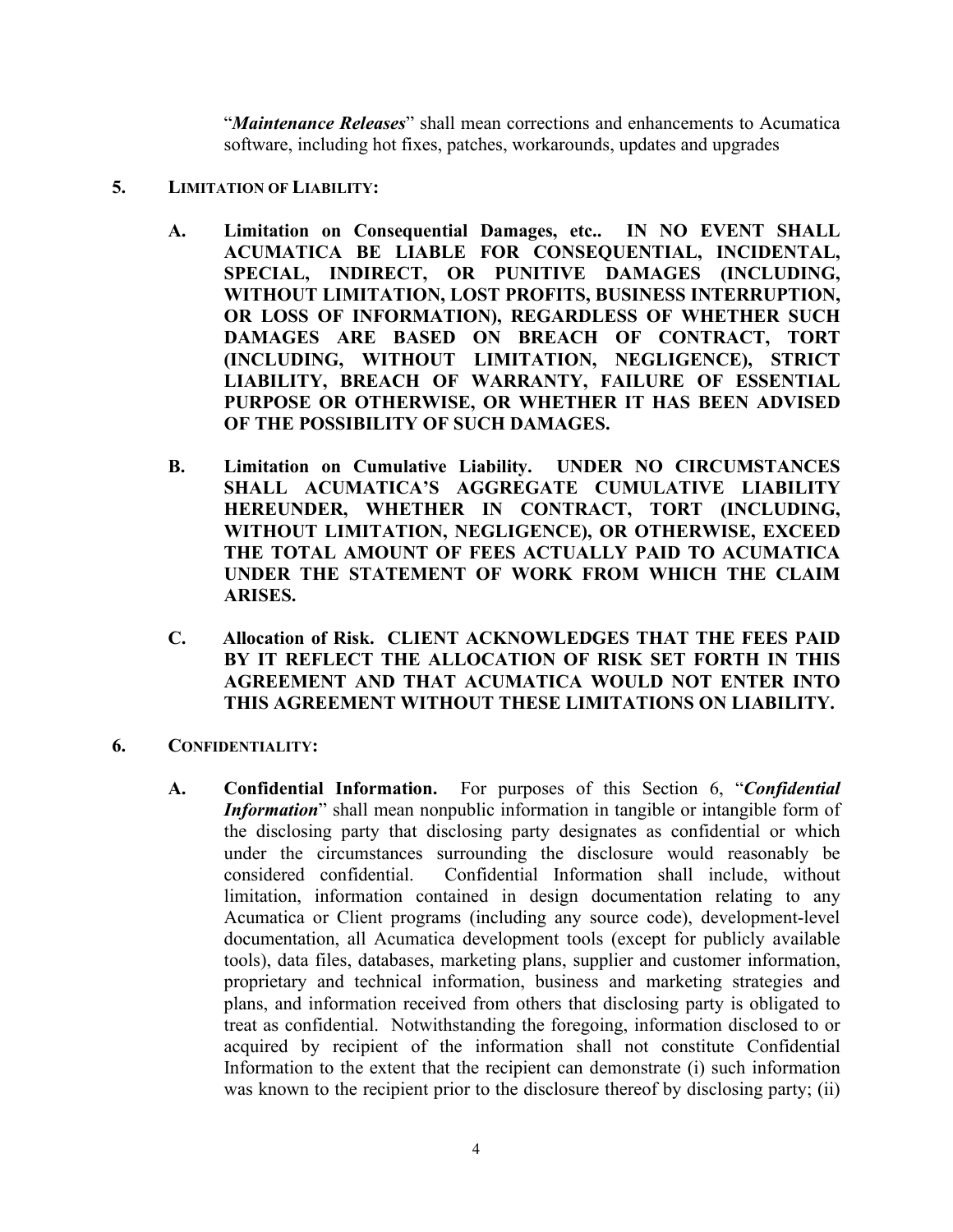such information is or thereafter becomes lawfully obtainable from other nonconfidential sources; (iii) the recipient's duty as to confidentiality is waived in writing by disclosing party; (iv) such information was developed by employees or agents of the recipient of the information independently of and without reference to Confidential Information or other information that disclosing party has disclosed in confidence to any third party; or (v) disclosure thereof is required by legal process or applicable law (in which case the recipient of the information shall notify the disclosing party prior to disclosure of such information).

- **B. Nondisclosure.** Each party acknowledges that in performance of this Agreement, it may acquire knowledge of the other's Confidential Information. Subject to the provisions of Sections 6A and 6B, each party acknowledges and agrees that all of the Confidential Information disclosed to or acquired from the other party to this Agreement shall be maintained in strict confidence and that it shall not disclose any Confidential Information to any person or entity except as required to perform this Agreement or as expressly permitted by the disclosing party in writing. No party shall use another party's Confidential Information nor circulate it within its own organization except to further the purposes of this Agreement. Each party shall be responsible and liable to the other for any disclosure of Confidential Information by any employee, contractor, agent or other person or entity to whom such party discloses Confidential Information of the other.
- **C. Irreparable Harm.** In addition to all other legal or equitable remedies to which a disclosing party may be entitled to enforce this Section 6, both parties acknowledge that any violation of Section 6 by the non-disclosing party would cause irreparable harm to the disclosing party and agree that the disclosing party shall be entitled to an immediate injunction to prevent violations of Section 6 without the necessity of proving actual harm or posting bond.
- **D. Independent Development; Residuals.** Nothing in the terms of this Agreement and any Statement of Work shall be construed to limit Acumatica's or Client's right to independently develop or acquire products without the use of Confidential Information. Acumatica or Client shall be free to use for any purpose the Residuals resulting from access to or work with Confidential Information, provided such party shall maintain the confidentiality of Confidential Information as provided in this Section 6 and any other written confidentiality agreement between the parties. For purposes of this Agreement, "*Residuals*" shall mean technical information related to software technology in nontangible form, which may be retained by individuals who have had access, as permitted by this Agreement, to Confidential Information, including ideas, concepts, know-how or techniques contained therein. Neither Acumatica nor Client shall have any obligation to limit or restrict the assignment of such individuals or to pay compensation resulting from the use of the Residuals. Notwithstanding the foregoing, this Section shall not be construed to grant either Acumatica or Client a license of the other party's copyrights or other intellectual property.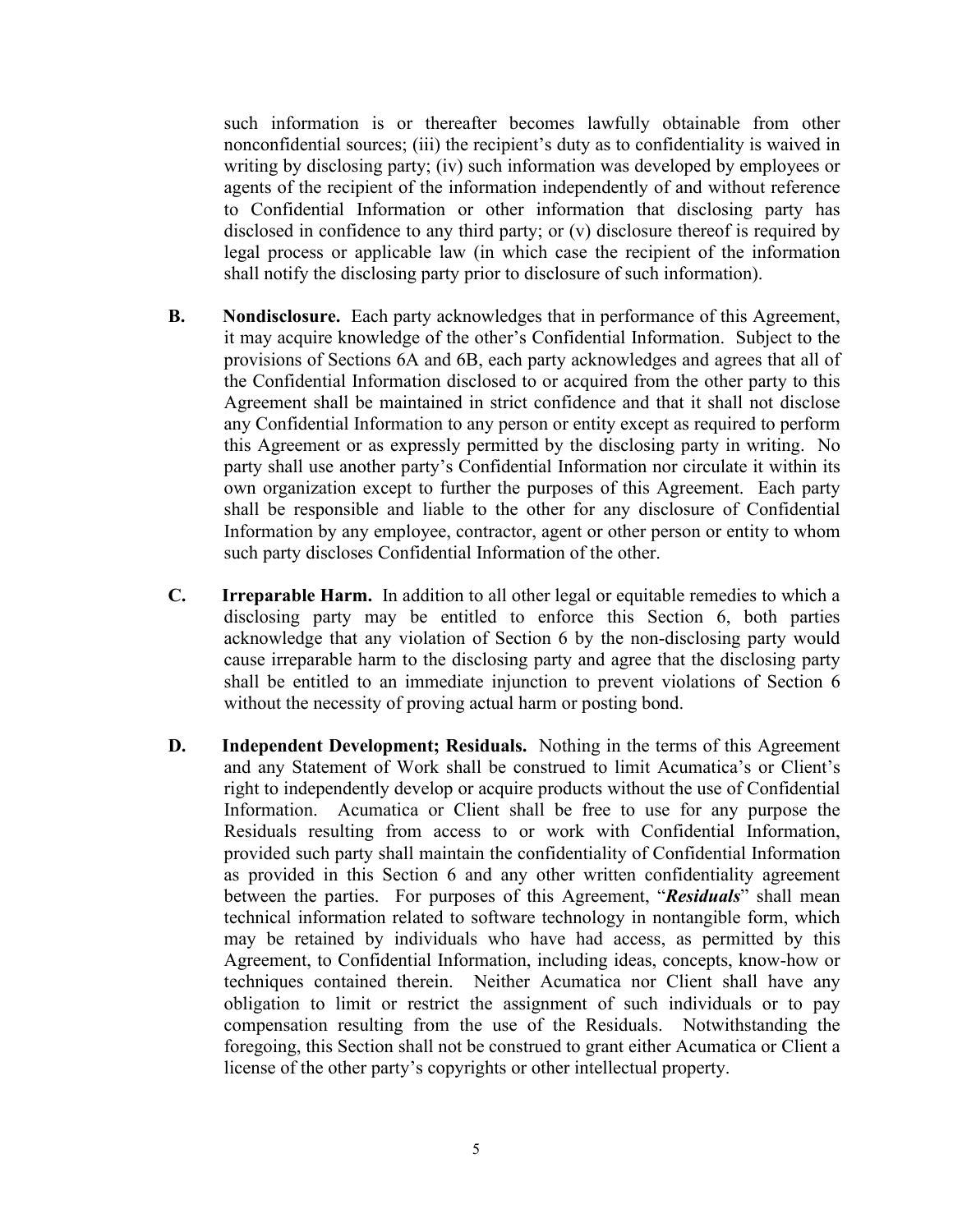### **7. OWNERSHIP OF DELIVERABLES AND OTHER WORK PRODUCT:**

Unless otherwise expressly provided in a Statement of Work, Client shall have a perpetual, paid-up license to use Deliverables, but Acumatica shall own all interest, right and title in and to such Deliverables and any other work product developed in the course of providing Services.

# **8. TERM AND TERMINATION:**

- **A. Term.** This Agreement shall be effective when the Statement of Work is signed by both parties and thereafter shall remain in effect until terminated by Acumatica or Client as provided in this Agreement or the applicable Statement of Work. The term of any Statement of Work shall be as provided therein. Termination of this Agreement shall have the effect of terminating all Statements of Work.
- **B. Termination.** This Agreement or any Statement of Work (provided such Statement of Work does not contain a provision for a term) may be terminated by Client or Acumatica without cause by giving the other party thirty (30) days prior written notice. This Agreement or any Statement of Work may be terminated by Acumatica immediately upon written notice in the event Client fails to perform its obligation for payment of invoices pursuant to this Agreement. This Agreement or any Statement of Work may be terminated by a party if the other party commits a material breach or default of any obligation hereunder or thereunder which breach or default is not cured within 30 days after written notice of such breach or default.
- **C. Effect of Termination.** Upon termination of this Agreement: (a) Client shall promptly pay all amounts payable to Acumatica for Services rendered and out-ofpocket expenses incurred up to the date of termination; and (b) each party shall return or destroy, at the direction of the other party, all the other party's Confidential Information in its possession.
- **D. Survival.** Sections 1C, 2, 3, 5, 6, 7, 8B, 8C, 8D and 9 of this Agreement and any provisions specified as surviving in a Statement of Work shall survive any termination of this Agreement and/or termination of any Statement of Work.

# **9. MISCELLANEOUS:**

**A. Notices.** Any notices or communications required or permitted to be given regarding this Agreement shall be in English and in writing, and shall be sent via U.S. Certified Mail, Return Receipt Requested, or, by prepaid overnight or courier service, to the addresses above, or such other address as shall be designated in writing by either party to this Agreement to the other. Notices are deemed given on receipt or attempted delivery (if receipt is refused).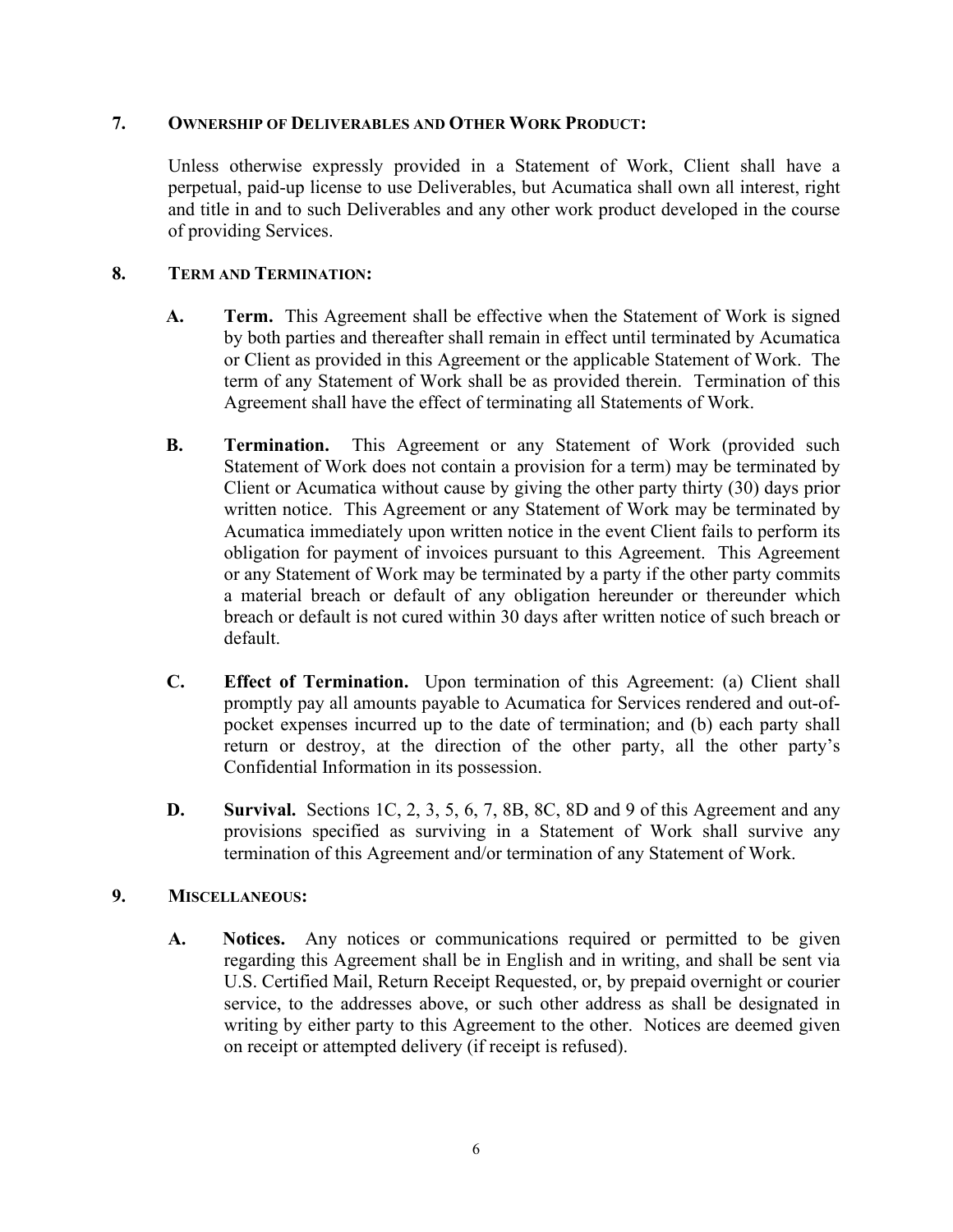- **B. Independent Contractor.** Each party, in rendering performance under this Agreement is acting solely as an independent contractor. In no way is either party to be construed as the agent of the other party in any respect, any other provisions of this Agreement hereunder notwithstanding.
- **C. Entire Agreement; Amendments.** This Agreement and the Statements of Work together constitute the entire agreement between the parties. Acumatica reserves the right from time to time to modify the terms under which the Services are provided to Client, and as a result, to modify the terms and conditions of this Agreement. If Acumatica makes a material change to any of the terms of this Agreement, then Acumatica will notify you by either sending an email to the notification email address or by mail to the mailing address which has been provided to Acumatica. The current version of the Acumatica Master Services Agreement can also be found on [www.acumatica.com/agreements.](http://www.acumatica.com/) If the change has a material adverse impact on you and you do not agree to the change, you must so notify Acumatica in writing within thirty (30) days after receiving notice of the change. If you notify Acumatica as set forth in this Section 9C, then provision of and Client's use of the Services will remain governed by the Agreement as in effect immediately prior to the change until the end of the then current term for the Services.
- **D. Construction; Headings.** Whenever the singular number is used in this Agreement and when required by the context, the same shall include the plural and vice versa, and the masculine gender shall include the feminine and neuter genders and vice versa. The headings contained in this Agreement are for reference purposes only and shall not affect the meaning or interpretation of this Agreement or any of its provisions.
- **E. Severability.** If any provision of this Agreement or its application to any person or circumstance shall be invalid, illegal, or unenforceable to any extent, the remainder of this Agreement and its application shall not be affected and shall be enforceable to the fullest extent permitted by law.
- **F. Waivers.** No action or inaction taken pursuant to this Agreement shall be deemed to constitute a waiver of compliance with any covenant, condition or agreement contained herein. The waiver by any party hereto of any breach of any provision of this Agreement shall not operate or be construed as a waiver of any subsequent breach.
- **G. Rights and Remedies Cumulative.** Unless otherwise specifically provided, the rights and remedies provided by this Agreement are cumulative and the use of any one right or remedy by any party shall not preclude or waive the right to use any or all other remedies. Said rights and remedies are given in addition to any other rights the parties may have by law, statute or otherwise.